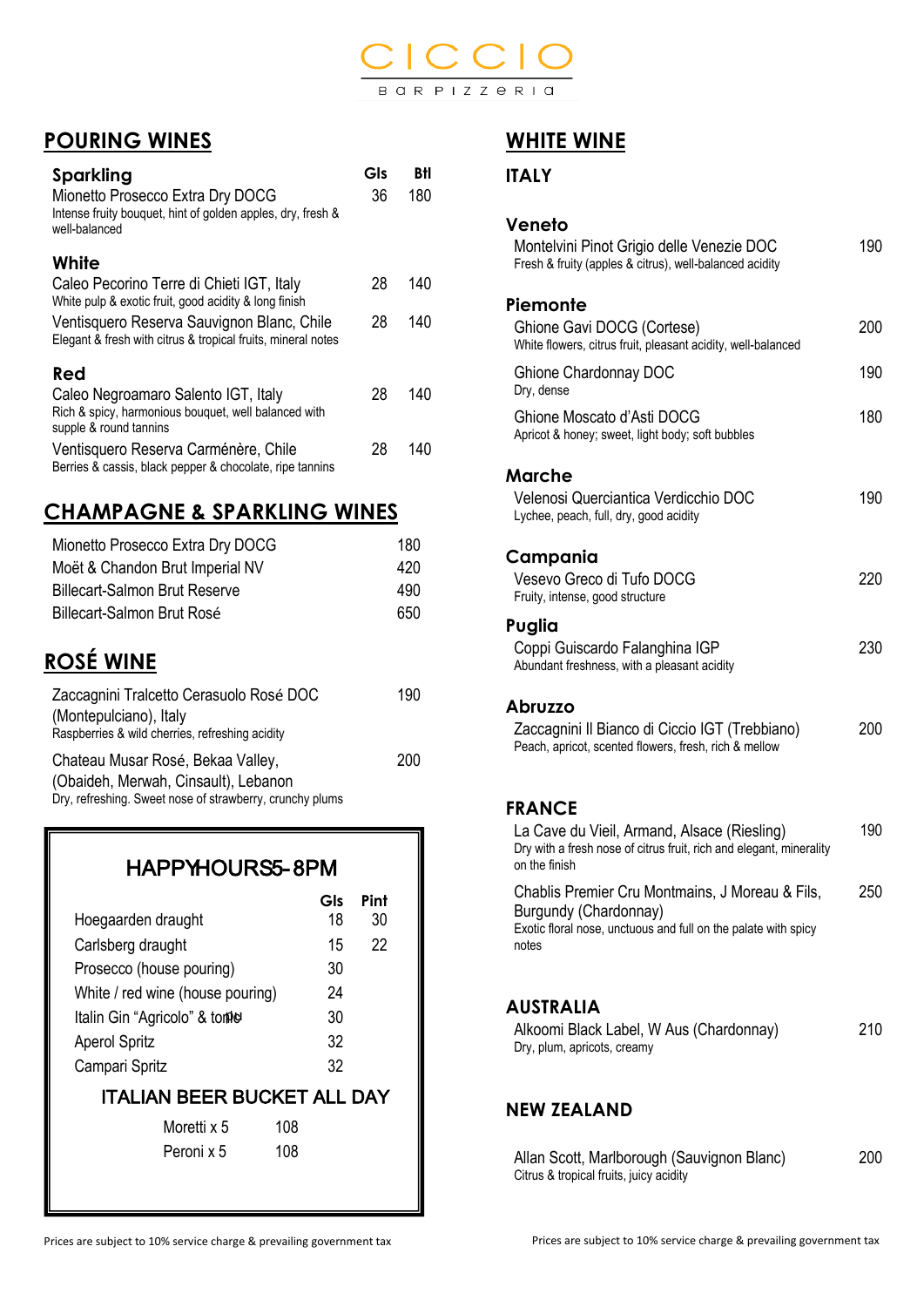### **RED WINE**

### **ITALY**

| Veneto                                                                                                                                                             |      |
|--------------------------------------------------------------------------------------------------------------------------------------------------------------------|------|
| Allegrini Valpolicella Superiore DOC (Corvina,<br>Rondinella, Oseleta)<br>Violet, cherry, full bodied                                                              | 210  |
| Palazzo Maffei Amarone della Valpolicella Riserva<br>DOCG (Corvina Rondinella Molinara)<br>Powerful, complex, dried plums, chocolate, cinnamon, elegant<br>tannins | 380  |
| Piemonte                                                                                                                                                           |      |
| Sant'Agata Bussia Gold Label Barolo DOCG<br>(Nebbiolo)<br>Rich and composite bouquet of ripe fruit, candied fruit, tobacco<br>and sweet spice                      | 380  |
| Sant'Agata Genesi Ruche di Castagnole Monferrato<br>DOCG (Ruche, Barbera)<br>Rich, velvety, garnet-tinged ruby red                                                 | 280  |
| <b>Trentino Alto Adige</b>                                                                                                                                         |      |
| San Leonardo Vigneti delle Dolomiti IGT (Cabernet<br>Sauvigon, Camenere, Merlot)<br>Balsamic notes, forest fruits, chocolate, tobacco, pepper and<br>elegant       | 390  |
| Toscana                                                                                                                                                            |      |
| Mazzei Fonterutoli Chianti Classico DOCG<br>(Sangiovese)<br>Strawberry, blueberry, blackberry, balanced tannins                                                    | 220  |
|                                                                                                                                                                    | 250  |
| Mazzei Ser Lapo Chianti Classico Riserva DOCG<br>(Sangiovese)<br>Elegant with aromas of red berries, good structure                                                |      |
| Casale Daviddi Vino Nobile di Montepulciano,<br>DOCG (Sangiovese)<br>Intense perfume of violets, pleasant tannins, harmonious                                      | 250  |
| Sasso di Sole Brunello di Montalcino DOCG<br>(Sangiovese)<br>Aroma of strawberry and spice, harmonious and lingering                                               | 350  |
| Sassicaia Tenuta San Guido Bolgheri DOC<br>(Cabernet Sauvignon, Cabernet Franc)<br>Blackberry, cassis, smoky spice, ripe tannins, elegant finish                   | 1900 |
| Puglia                                                                                                                                                             |      |
| Coppi Don Antonio Primitivo IGP<br>Plum, red fruit, good body, sweet tannins                                                                                       | 220  |
| Coppi Pellirosso Negroamaro IGP<br>Finely aromatic and fruity                                                                                                      | 200  |
| <b>Basilicata</b>                                                                                                                                                  |      |
| Piano del Cerro del Vulture DOC (Aglianico)<br>Blackberry, blackcurrants, spicy balsamic notes, great structure,<br>long finish                                    | 290  |
| <b>Sicilia</b>                                                                                                                                                     |      |
| Mazzei Zisola DOC (Nero d'Avola)<br>Forest fruit, orange peel, long & layered taste                                                                                | 200  |

### **RED WINE**

### **FRANCE**

| Château Sérgant Lalande de Pomerol, Bordeaux<br>(Cabernet Sauvignon, Cabernet Franc, Merlot, Petit<br>Verdot)<br>Black fruit & spices, intense in the mouth yet smooth with fine<br>tannins | 250 |
|---------------------------------------------------------------------------------------------------------------------------------------------------------------------------------------------|-----|
| Les Charretons Châteauneuf-du-Pape, Rhône<br>(Shiraz, Grenache, Mourvedre)<br>Powerful with a complex, fruity nose, good tannins, full in the<br>mouth                                      | 350 |
| Château Pontet Barrail Cru Bourgeois<br>Medoc, Bordeaux (Cab Sauv, Cab Franc, Merlot, Petit<br>Verdot)<br>Sweet dark cherry, blackberry, violets, roasted herbs                             | 250 |

#### **SPAIN**

| Museum Finca Reserva, Rioja (Tempranillo)                     | 260 |
|---------------------------------------------------------------|-----|
| Spicy notes, vanilla, black fruits, liquorice, good structure |     |

#### **AUSTRALIA**

| Wallace Glaetzer, Barossa Valley (Shiraz,                                                            | 250 |
|------------------------------------------------------------------------------------------------------|-----|
| Granache)                                                                                            |     |
| Plum, black cherry, black pepper, liquorice                                                          |     |
| The Verdict Shinas Estate (Cabernet Sauvignon)<br>Ripe plums, blackberry, peppery spice, full bodied | 250 |

#### **NEW ZEALAND**

| Huntaway, Marlborough (Pinot Noir)                                | 230 |
|-------------------------------------------------------------------|-----|
| Ripe fruit armoas with hints of liquorice and spice, soft tannins |     |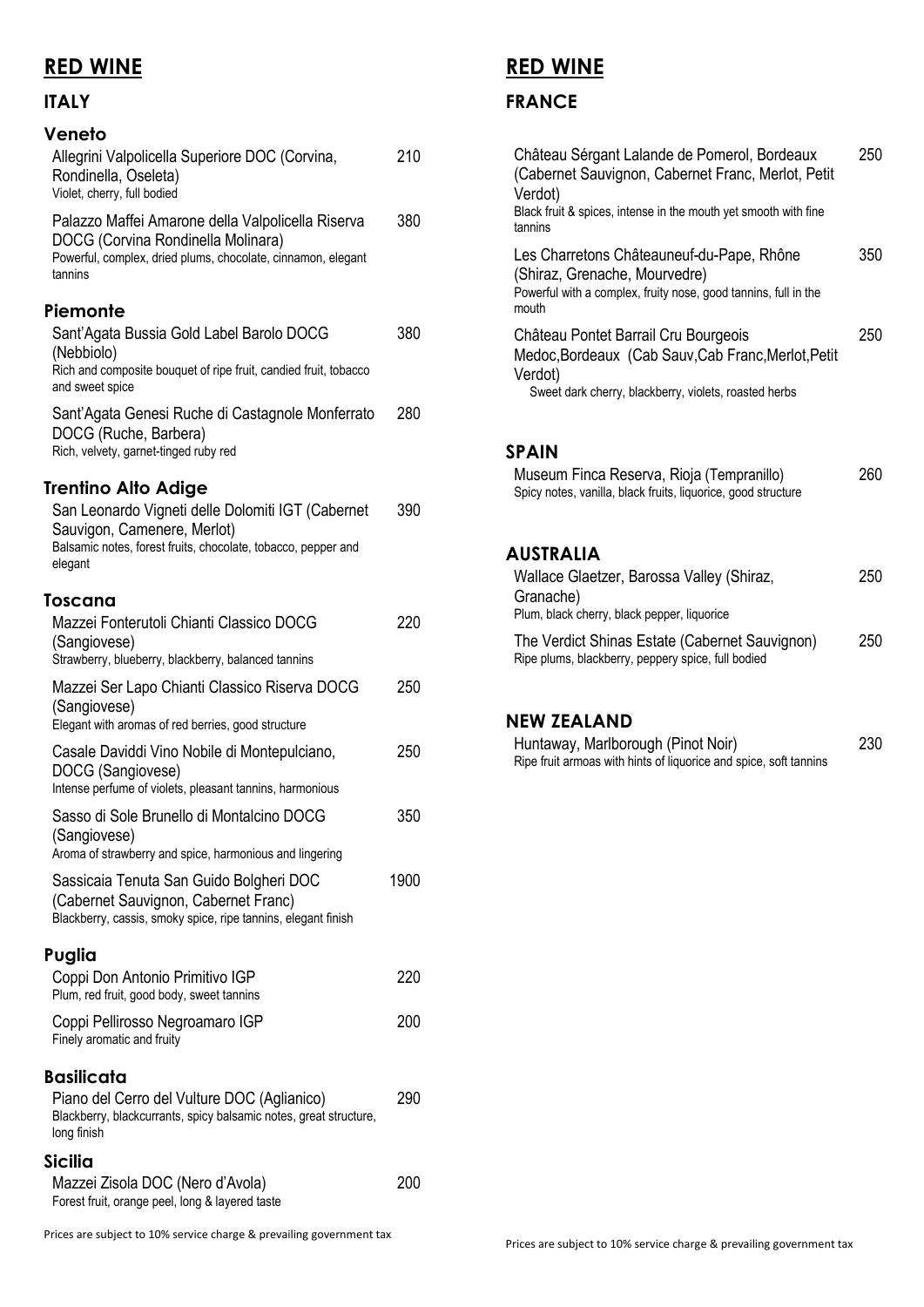# **DRAUGHT BEER**

| <b>Carlsberg Glass</b> | 20 |
|------------------------|----|
| Carlsberg Pint         | 30 |
| Hoegaarden Half Pint   | 24 |
| Hoegaarden Pint        | 38 |

### **BOTTLED BEERS**

| Tiger                                | 22 |
|--------------------------------------|----|
| Guinness Stout, Somersby Apple Cider | 24 |
| Heineken                             | 24 |
| Stella Artois                        | 26 |
| Corona Extra                         | 30 |
| Peroni Nastro Azzuro                 | 26 |
| Birra Moretti                        | 26 |

|                                | 45ml | Btl |
|--------------------------------|------|-----|
| Gordon's Gin (UK)              | 30   | 350 |
| Bombay Sapphire (UK)           | 36   | 380 |
| Roku Gin (JP)                  | 36   | 380 |
| Agricolo Balgheur "Spicy" (IT) | 44   | 500 |
| Agricolo Gadan "Dry" (IT)      | 44   | 500 |
| Gin Mare (ES)                  | 42   | 500 |
| Hendrick's (SC)                | 42   | 580 |
| Roby Marton (IT)               | 50   | 600 |
|                                |      |     |
| <b>JDKA</b>                    | 30ml | Btl |

| $\mathbf{v}$ $\mathbf{v}$ $\mathbf{v}$ | JUIII | DU  |
|----------------------------------------|-------|-----|
| Absolut                                | 26    | 350 |
| Stolichnaya                            | 28    | 400 |
| Grey Goose Ultra Premium               | 30    | 440 |
|                                        |       |     |

| <b>RUM</b>                   | 30 <sub>ml</sub> | Btl |
|------------------------------|------------------|-----|
| Bacardi                      | 25               | 350 |
| Captain Morgan Spiced Gold   | 28               | 350 |
| Ron Zacapa Centenario 23 yrs | 42               | 600 |
| <b>Plantation OFTD</b>       | 46               | 600 |
| Ron Zacapa XO                | 62               |     |
| TEQUILA                      | 30 <sub>m</sub>  | Btl |

| Tequila Jose Cuervo    | 22 | 320 |
|------------------------|----|-----|
| Don Julio Reposado     | 26 | 340 |
| Jose Cuervo 1800 Anejo | 28 | 360 |
| Patron XO Café         | 28 | 380 |

| <u> BRANDY/COGNAC</u>      | 30 <sub>ml</sub> | Btl |
|----------------------------|------------------|-----|
| Hennessy VSOP              | 36               | 480 |
| Hennessy XO                | 62               | 980 |
| Vecchia Romagna            | 30               | 380 |
|                            |                  |     |
| <b>WHISKY</b>              | 30 <sub>ml</sub> | Btl |
| Jameson                    | 25               | 390 |
| <b>JW Black Label</b>      | 28               | 430 |
| Chivas 12 yrs              | 26               | 380 |
| Chivas 18 yrs              | 42               | 580 |
| <b>Jack Daniels</b>        | 26               | 390 |
| Maker's Mark               | 28               | 440 |
| <u>SINGLE MALT WHISKY</u>  | 30 <sub>ml</sub> | Btl |
|                            |                  |     |
| Glenfiddich 12 yrs         | 30               | 420 |
| Kilchoman Machir Bay       | 36               | 480 |
| Macallan 12 yrs Fine Oak   | 38               | 540 |
| The Dalmore 12 yrs         | 40               | 560 |
| Macallan 18 yrs Sherry Oak | 80               |     |
| <u>LIQUEUR</u>             | 30ml             |     |
| Amaretto Disaronno         | 22               |     |
| <b>Baileys</b>             | 22               |     |
| <b>Borsci</b>              | 22               |     |
| Branca Menta               | 22               |     |
| Carpano Dry                | 22               |     |
| Cointreau                  | 22               |     |
| <b>DOM Benedictine</b>     | 22               |     |
| Drambuie                   | 22               |     |
| Fernet Branca              | 22               |     |
| Frangelico                 | 22               |     |
| Galliano                   | 22               |     |
| <b>Grand Marnier</b>       | 22               |     |
| Jagermeister               | 22               |     |
| Kahlua                     | 22               |     |
| Malibu<br>Midori           | 22<br>22         |     |
| Limoncello                 | 24               |     |
| Luxardo Maraschino         | 22               |     |
| Montenegro, Averna         | 22               |     |
| Pernod                     | 22               |     |
| Pimm's No. 1               | 22               |     |
| Sambuca                    | 24               |     |
| Southern Comfort           | 22               |     |
| Tia Maria                  | 22               |     |
| Grappa Brunello            | 35               |     |
| Grappa Castagner 3 yrs     | 35               |     |

Grappa Castagner 3 yrs